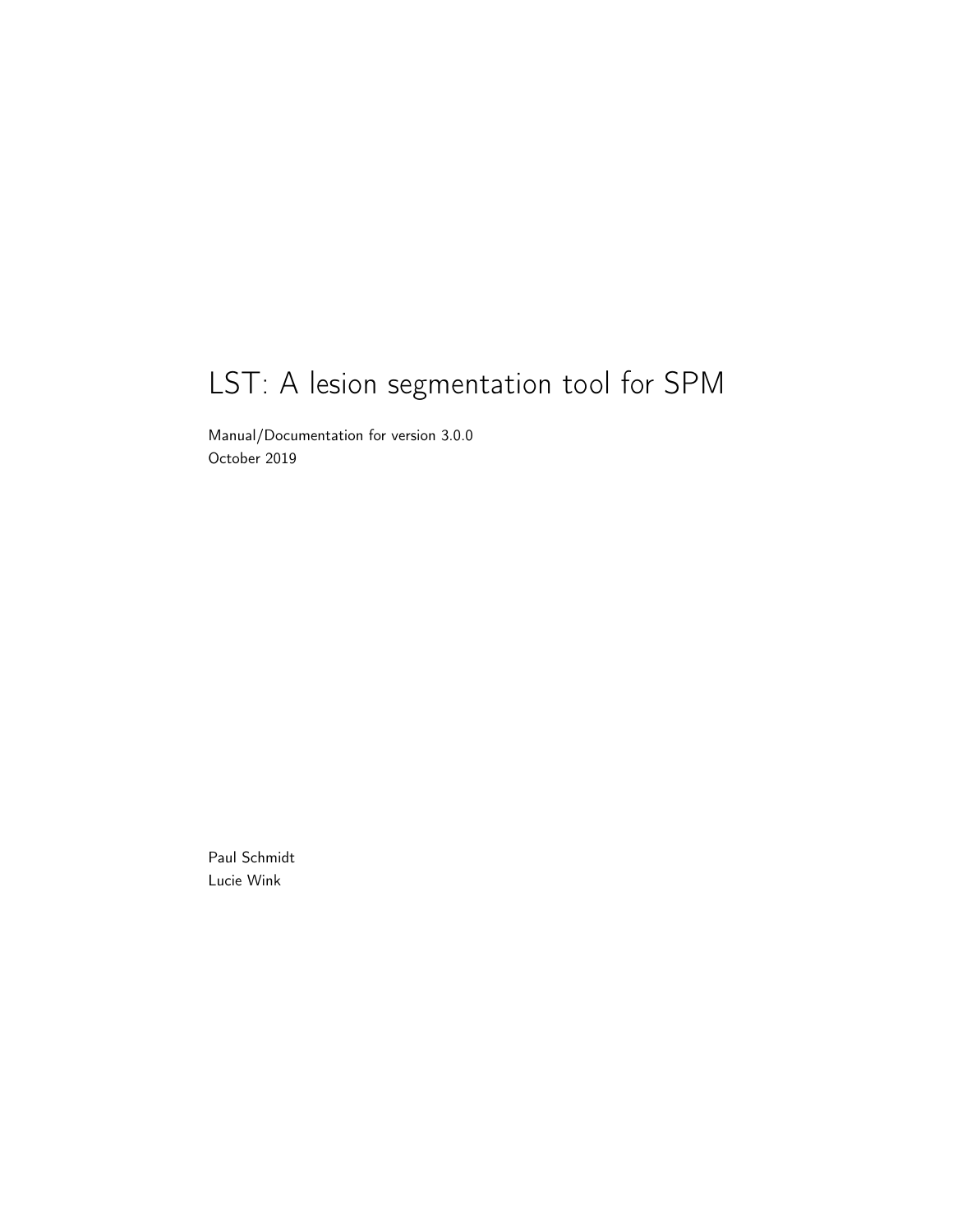# **Contents**

| 1              | <b>Getting started</b> |                                                         | 3  |
|----------------|------------------------|---------------------------------------------------------|----|
|                | 11                     |                                                         | 3  |
|                | 1.2                    |                                                         | 3  |
|                | 1.3                    |                                                         | 3  |
|                | 1.4                    |                                                         | 4  |
|                | 1.5                    |                                                         | 4  |
| $\overline{2}$ | Lesion segmentation    |                                                         | 6  |
|                | 2.1                    |                                                         | 6  |
|                |                        | 2.1.1                                                   | 6  |
|                |                        | Determination of the optimal initial threshold<br>2.1.2 | 7  |
|                | 2.2                    |                                                         | 8  |
|                | 2.3                    |                                                         | 8  |
| 3              | <b>Utilities</b>       |                                                         | 9  |
|                | 3.1                    |                                                         | 9  |
|                | 3.2                    |                                                         | 10 |
|                | 3.3                    |                                                         | 10 |
|                | 3.4                    |                                                         | 11 |
|                | <b>References</b>      |                                                         |    |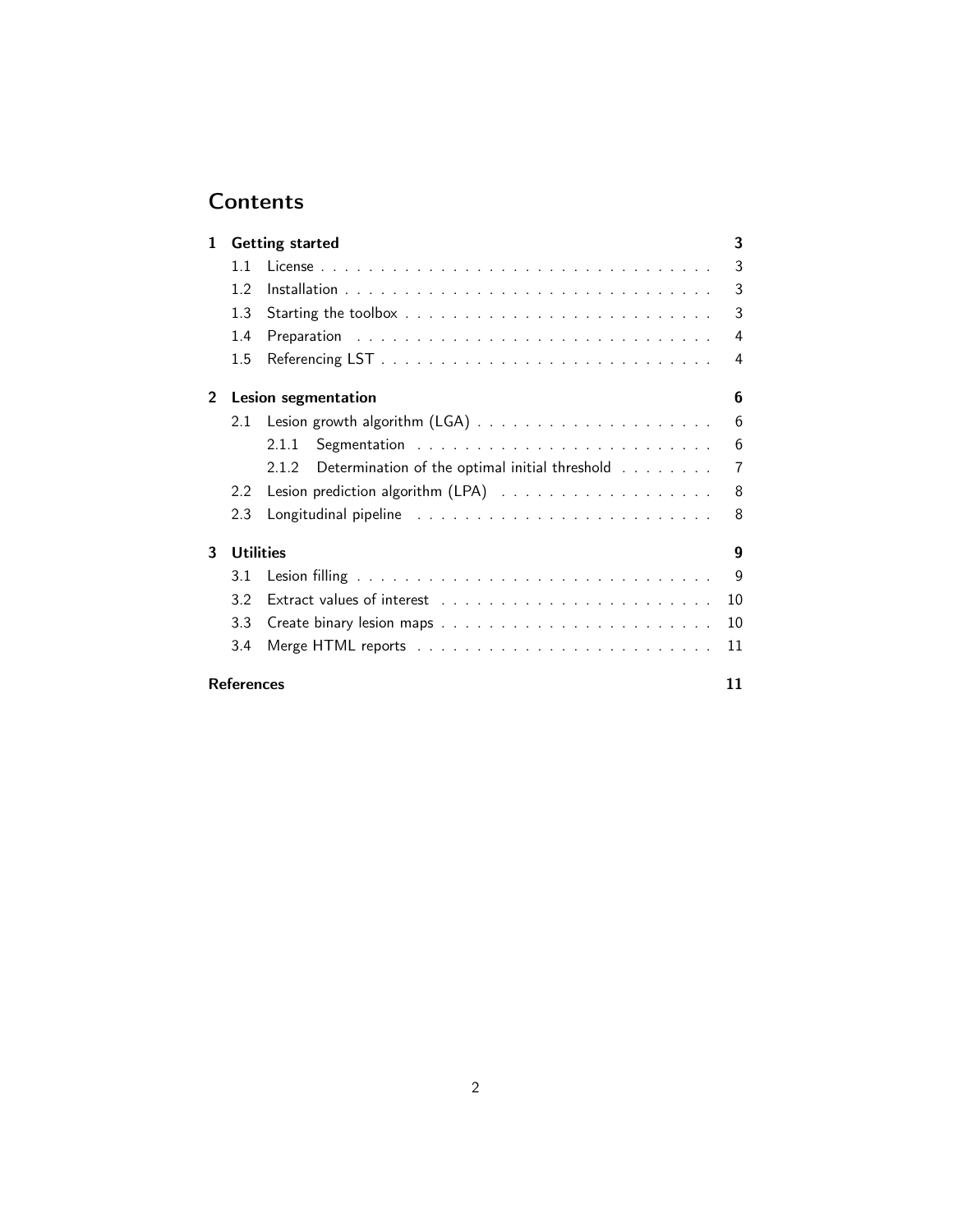# Introduction

The toolbox "LST: Lesion Segmentation Tool" is an open source toolbox for SPM that is able to segment T2 hyperintense lesions in FLAIR images. Originally developed for the segmentation of MS lesions it has has also been proven to be useful for the segmentation of brain lesions in the context of other diseases, such as diabetes mellitus or Alzheimer's disease.

Currently, there are two algorithms implemented for lesion segmentation. The first, a lesion growth algorithm (LGA), requires a T1 image in addition to the FLAIR image. The second algorithm, a lesion prediction algorithm (LPA), requires a FLAIR image only but is currently still in beta mode. As a third highlight a pipeline allowing the longitudinal segmentation is implemented. In addition, the toolbox can be used to fill lesions in any image modility. We hope that these algorithms will be able to contribute to current research in MS and other disciplines.

The toolbox was developed by a cooperation of the following organizations: Morphometry Group, Department of Neurology, Technische Universität München (TUM), Munich, Germany; Department of Statistics, Ludwig-Maximilians-University, Munich, Germany; and Structural Brain Mapping Group, Departments of Neurology and Psychiatry, Friedrich-Schiller-University, Jena, Germany.

# <span id="page-2-0"></span>1 Getting started

#### <span id="page-2-1"></span>1.1 License

The LST toolbox is available to the scientific community under the terms of the GNU General Public License. A copy of the GNU General Public License is received along with this toolbox.

#### <span id="page-2-2"></span>1.2 Installation

To install the LST toolbox, visit the toolbox-website and download the zipped folder LST  $x.x.x.zip$ , where  $x.x.x$  may be replaced by the newest version of the toolbox. Unzip the folder into the SPM12 toolbox folder.

# <span id="page-2-3"></span>1.3 Starting the toolbox

To start the toolbox, run MATLAB and SPM12. Select LST from the drop-down menu of the toolbox-button. The toolbox will open in SPM's second window. By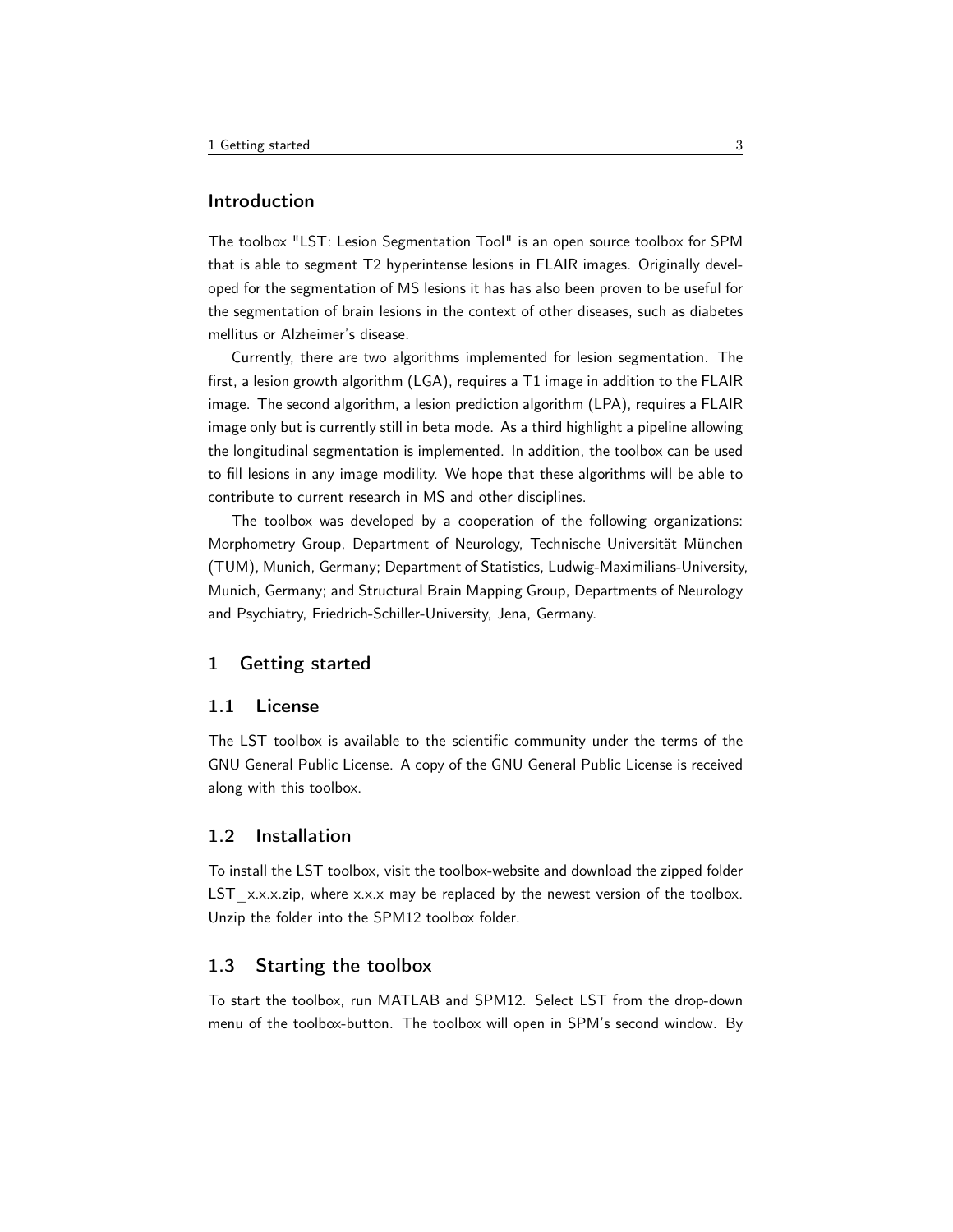clicking on "LST", access to different parts of the toolbox is given.

# <span id="page-3-0"></span>1.4 Preparation

Before segmenting lesions for several subjects it is advisable to put some thought in the organization of your data and the structure of folders on your disk. In our experience it is best to create one folder for each subject (e.g. subj01, subj02, ...). Keep the names of the images simple (e.g. t1.nii and flair.nii) and free from any personal information of the patient. If images for multiple time points are available they may be all in the same folder but clearly distinguishable (e.g. t1\_01.nii, t1\_02.nii, ...) or in seperate folders.

# <span id="page-3-1"></span>1.5 Referencing LST

We put a lot of effort in the creation of this toolbox, so please cite it accordingly.

Minimal version If you used the LGA, please use something similar to the following paragraph:

Lesions were segmented by the lesion growth algorithm [\(Schmidt et al.,](#page-10-2) [2012\)](#page-10-2) as implemented in the LST toolbox version x.x.x (www.statisticalmodelling.de/lst.html) for SPM.

In addition, mentioning how the optimal initial threshold was determined is advised. If this was done by visual inspection, then just add this information. If you compared the segmentations to reference images, then please provide some details about how these images were obtained and what metric you used for comparison.

If lesions have been segmented by the LPA instead, please use something like the following paragraph:

Lesions were segmented by the lesion prediction algorithm [\(Schmidt,](#page-10-3) [2017,](#page-10-3) Chapter 6.1) as implemented in the LST toolbox version x.x.x (www.statistical-modelling.de/lst.html) for SPM.

Here, please add information about the images you used, i.e. did you use the FLAIR images only or did you also use reference images?

If you used the longitudinal pipeline then it is best to first explain the independent lesion segmentation by one of the suggestions given above. In addition, please use something like the following paragraph: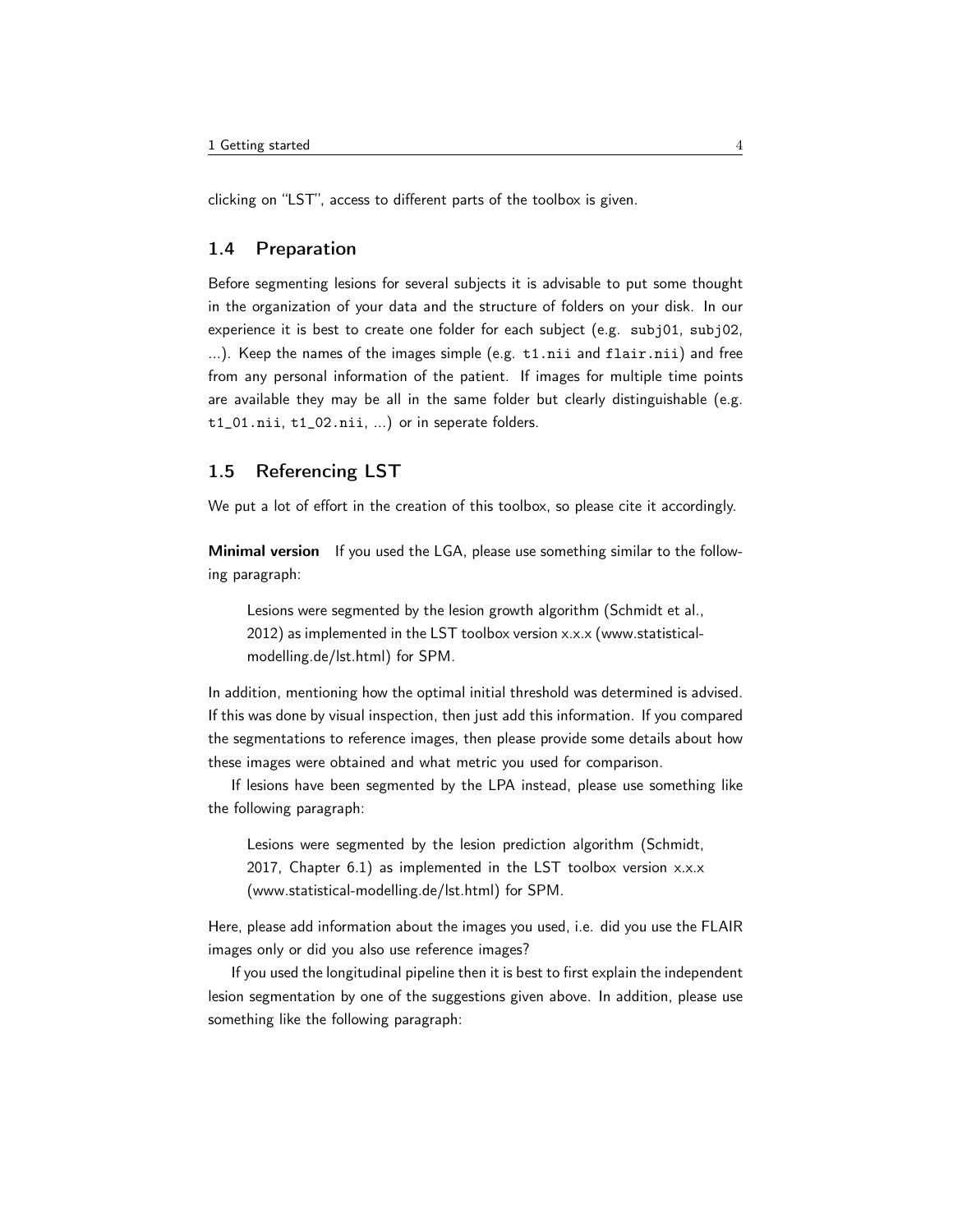Segmented lesion maps of different time points were compared using the longitudinal pipeline implemented in the LST toolbox [\(Schmidt et al.,](#page-10-4) [2019\)](#page-10-4).

More detailed version Feel free to use the following paragraphs if you want or need to explain the algorithms in more detail.

For the LGA use a paragraph such as

Lesions were segmented by the lesion growth algorithm [\(Schmidt et al.,](#page-10-2) [2012\)](#page-10-2) as implemented in the LST toolbox version x.x.x (www.statisticalmodelling.de/lst.html) for SPM. The algorithm first segments the T1 images into the three main tissue classes (CSF, GM and WM). This information is then combined with the coregistered FLAIR intensities in order to calculate lesion belief maps. By thresholding these maps with a pre-chosen initial threshold  $(\kappa)$  an initial binary lesion map is obtained which is subsequently grown along voxels that appear hyperintense in the FLAIR image. The result is a lesion probability map.

In addition, please mention how the optimal initial threshold was determined. If this was done by visual inspection, then just add this information. If you compared the segmentations to reference images, then please provide some details about how these images were obtained and what metric you used for comparison.

For the LPA use a paragraph such as

Lesions were segmented by the lesion prediction algorithm [\(Schmidt,](#page-10-3) [2017,](#page-10-3) Chapter 6.1) as implemented in the LST toolbox version x.x.x (www.statistical-modelling.de/lst.html) for SPM. This algorithm consists of a binary classifier in the form of a logistic regression model trained on the data of 53 MS patients with severe lesion patterns. Data were obtained at the Department of Neurology, Technische Universität München, Munich, Germany. As covariates for this model a similar lesion belief map as for the lesion growth algorithm [\(Schmidt et al.,](#page-10-2) [2012\)](#page-10-2) was used as well as a spatial covariate that takes into account voxel specific changes in lesion probability. Parameters of this model fit are used to segment lesions in new images by providing an estimate for the lesion probability for each voxel.

Here, please add information about the images you used, i.e. did you use the FLAIR images only or did you also use reference images?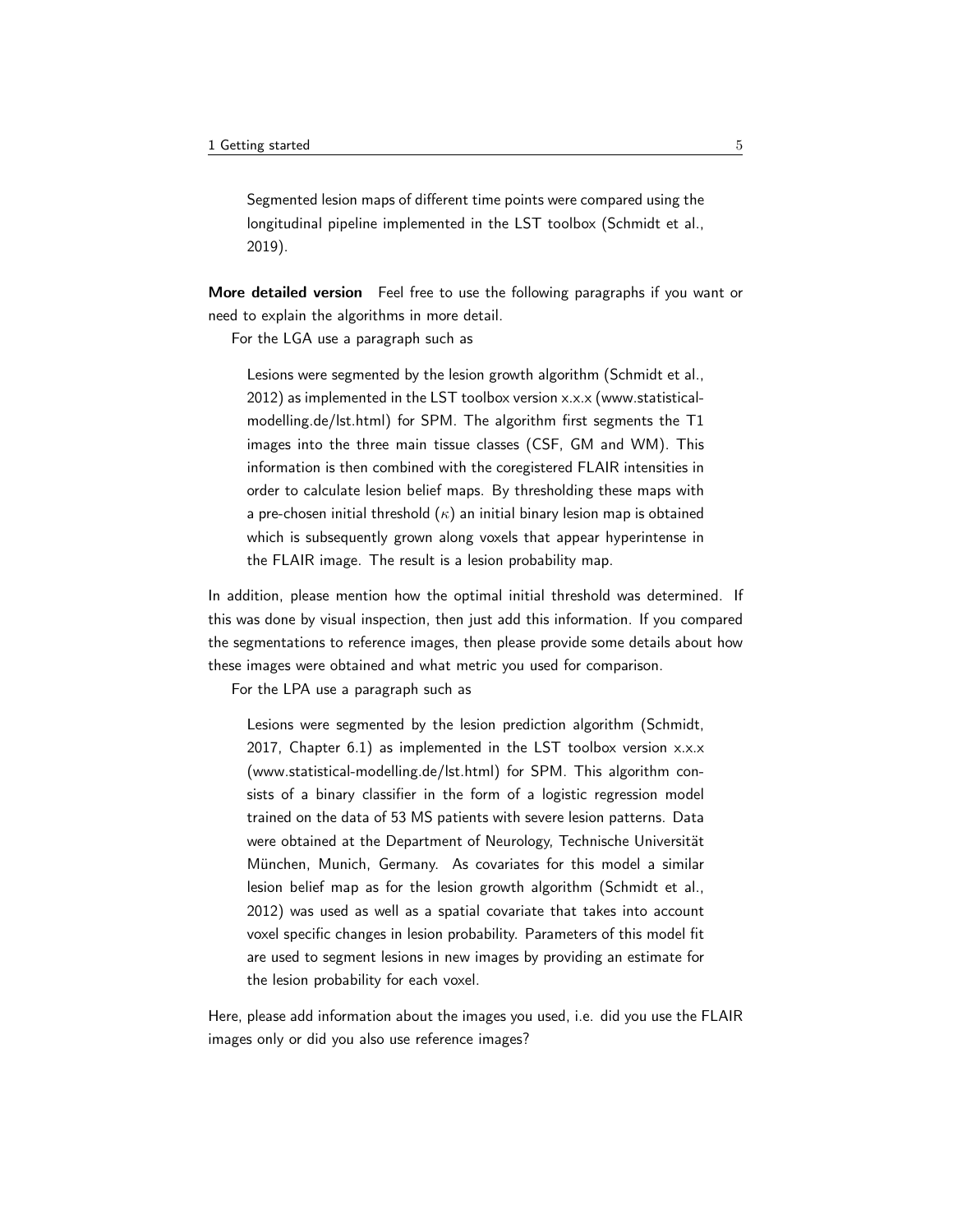A more detailed version for the longitudinal pipeline is given next:

Segmented lesion maps of different time points were compared using the longitudinal pipeline implemented in the LST toolbox. This pipeline consists of the following steps: First, lesion maps and FLAIR images are coregistered to the images of the first time point. In the next step, relative differences of FLAIR intensities are calculated along all voxels that were segmented as lesions in at least one time point. Finally, significant increase and decrease of lesion voxels are identified if their differences exceed or fall below a certain threshold that is obtained by analyzing healthy white matter. As a final result, lesion change labels are produced for all consecutive time points. In these images the three possible cases decrease, no change and increase are labeled by the numbers 1, 2, and 3, respectively.

#### <span id="page-5-0"></span>2 Lesion segmentation

Currently, there are two algorithms implemented for the segmentation of lesions, the LGA and the LPA. In addition, a longitudinal pipeline is available. The usage of these methods is explained in the following subsections.

# <span id="page-5-1"></span>2.1 Lesion growth algorithm (LGA)

This section deals with the lesion growth algorithm (LGA) as presented in [Schmidt](#page-10-2) [et al.](#page-10-2) [\(2012\)](#page-10-2).

#### <span id="page-5-2"></span>2.1.1 Segmentation

Lesion segmentation by the LGA requires a T1 and a FLAIR image. Furthermore, the user has to specify an initial threshold,  $\kappa$ . If the algorithm is applied for the first time to new data we recommend to choose different values for  $\kappa$  (e.g. in the range of 0.05 to 1.0 with an increment of 0.05) and to obtain the best value by either visual inspection of the results or by the comparison with reference segmentations, if available. For the latter strategy we implemented a special routine, see section [2.1.2.](#page-6-0)

Input The user needs to select the original T1 and FLAIR images for each subject. The FLAIR images must be in the same order as the T1 images.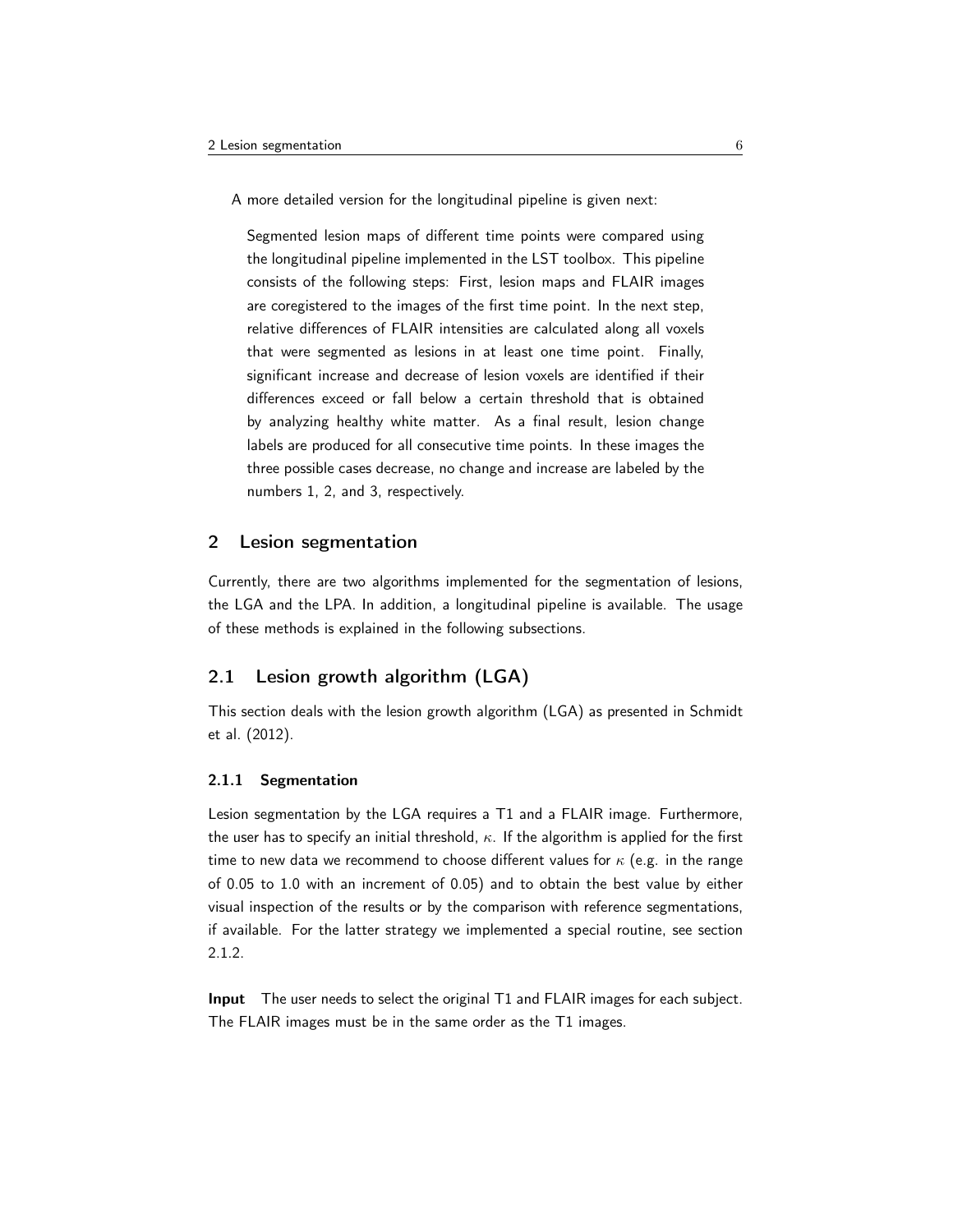**Options** The main parameter that needs to be set by the user is  $\kappa$  (Initial threshold). In addition, the user can specify the strength of the Markov random field (MRF parameter) as well as the maximum number of iterations (Maximum iterations) for the LGA. While we do not recommend to change the former parameter the maximum number of iterations should be increased if it reaches its limit during the segmentation process. Finally, the user can choose if the results of the segmentation should be summarized in a HTML report. Although it needs a while to produce this report we recommend its usage as it makes it easier to check the results. See section [3.4](#page-10-0) on how to merge multiple HTML reports.

Output The LGA returns a bias corrected version of the FLAIR image (rm[FLAIR] .nii) that is coregistered to the T1 image as well as a lesion probability map  $(ples_lga_{k}]_{rm[FLAIR],ni).}$  In addition, a .mat-file  $(LST_lga_{k}]_{rm[FLAIR],}$ .mat) is produced which contains all necessary components that are needed for a re-run of the algorithm, the longitudinal pipeline, or for lesion filling. If the user decided to do so a HTML report (report\_LST\_lga\_[κ]\_rm[FLAIR].html) is saved as well as a folder that contains images that are displayed in the report.

#### <span id="page-6-0"></span>2.1.2 Determination of the optimal initial threshold

With this module we offer the opportunity to determine the optimal  $\kappa$  based on the Dice coefficient, see [Schmidt et al.](#page-10-2) [\(2012\)](#page-10-2) for details. This requires the existence of reference segmentations to be compared with the lesion maps. These reference images are a binary images in the space of the T1 images where a 1 indicates a lesion.

Input As input the user needs to choose the binary reference images. The algorithm automatically searches the folder of each reference image for lesion probability maps obtained by LGA, thus for each patient the reference images need to be in the same folder as the lesion probability maps.

Options The threshold for the computation of binary lesion maps must be specified. This must be a value between 0 and 1.

Output This routine saves a CSV file (LST\_doit\_[date]\_[time].csv) in MAT-LAB's current directory. The CSV file contains columns for the folder of the reference images, the name of the FLAIR images, the value of  $\kappa$ , the coresponding Dice coefficients as well as values for sensitivity and specifity.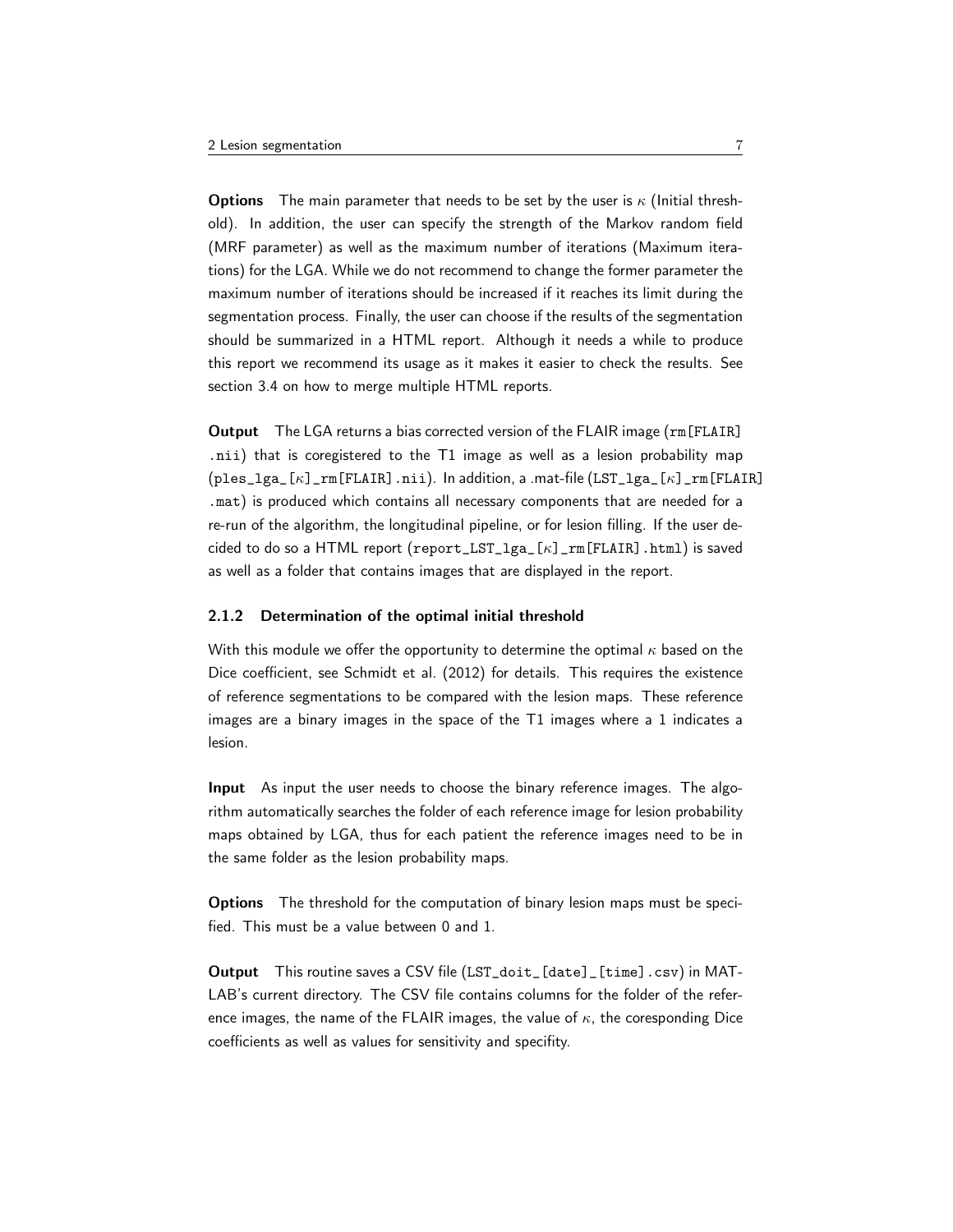# <span id="page-7-0"></span>2.2 Lesion prediction algorithm (LPA)

Lesion segmentation by the LPA requires a FLAIR image only. However, the user is free to choose an additional image that serves as a reference image during a coregistration step before the main lesion segmentation. This may be helpful if the dimension of the FLAIR image is low or if the goal of the lesion segmentation is to fill lesions in T1 images. Beside that no additional parameters need to be set.

Input As input the user needs to choose the original FLAIR images. Additional reference images can be chosen but must be in the same order as the FLAIR images.

Options The user can choose if the results of the segmentation should be summarized in a HTML report. Although it needs a while to produce this report we recommend its usage as it makes it easier to check the results. See section [3.4](#page-10-0) on how to merge multiple HTML reports.

Output If no reference image has been specified this algorithm saves a bias corrected version of the FLAIR image (m[FLAIR].nii). If a reference image has been chosen the bias corrected coregistered FLAIR image (mr[FLAIR].nii) is saved. Besides the lesion probability map (ples\_lpa\_m[r][FLAIR].nii) an additional .mat-file (LST\_lpa\_m[r][FLAIR].mat) is produced which contains all necessary components that are needed for the longitudinal pipeline or for lesion filling. If the user decided to do so a HTML report (report\_LST\_lpa\_m[r][FLAIR].html) is saved as well as a folder that contains images that are displayed in the report.

#### <span id="page-7-1"></span>2.3 Longitudinal pipeline

The longitudinal pipeline is able to compare segmented lesion maps for different time points. The segmentations can be derived either by the LGA or the LPA, but not both. Furthermore, it is required that the FLAIR images and .mat-files that are saved during the lesion segmentation process are available in the same folders as the lesions probability maps.

The pipeline proceeds by comparing all consecutive time points in an iterative manner. It decides if changes in lesion structure are significant or due to natural variations of the FLAIR signal. Non-significant changes are labeled as lesions in both probability maps, thus, probability lesion maps are corrected within this procedure and may differ from the ones that served as input. As a final result, lesion change labels are produced for all consecutive time points. In these images the three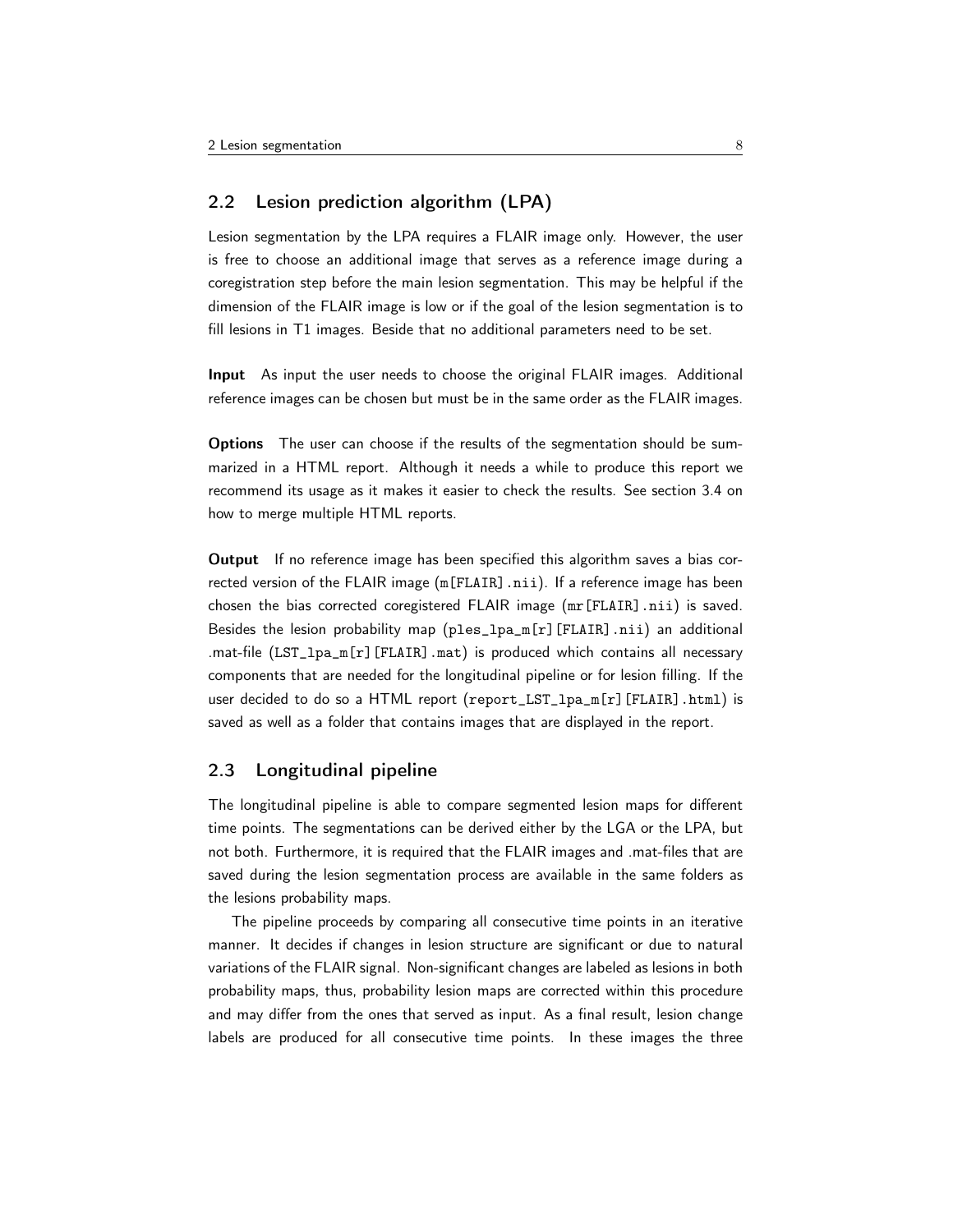possible cases decrease, no change and increase are labeled by the numbers 1, 2, and 3, respectively.

In addition, a lesion change plot is constructed. This plot shows the lesion volumes for both time points of all segmented lesions. This way it is easy to recognize how the lesion structure has been changed, i.e. if the change occurred by the appearance of new lesions, the disappearance of old lesions, by the change of already existing lesions, or a combination of these possibilities.

Input First, the user needs to create one item for each time point. Then, lesion probability maps for each time point need to be selected. For all time points the images must be in the same order.

Options The user can choose if the results of the segmentation should be summarized in a HTML report. Although it needs a while to produce this report we recommend it as it makes it easier to check the results. See section [3.4](#page-10-0) on how to merge multiple HTML reports.

Output The longitudinal pipeline produces corrected lesion maps for each time point (lples...) and lesion change labels (LCL\_[nam\_ples\_t]\_[nam\_ples\_t+1] .nii) for consecutive time points. If the user decided to do so HTML reports (report\_LST\_long\_[#time\_points]\_....html) are saved for the comparisons as well as a folder that contains images that are displayed in the report.

# <span id="page-8-0"></span>3 Utilities

# <span id="page-8-1"></span>3.1 Lesion filling

Lesion filling can be applied to any image that is in alignment with the lesion probability map. However, it is required that the .mat-files that are saved during the lesion segmentation process are available in the same folders as the lesions probability maps.

Input The user needs to specify the images that need to be filled (Images in native space) and the probability lesion maps (obtained either by the LGA, LPA or longitudinal pipeline). The images must be selected in the same order.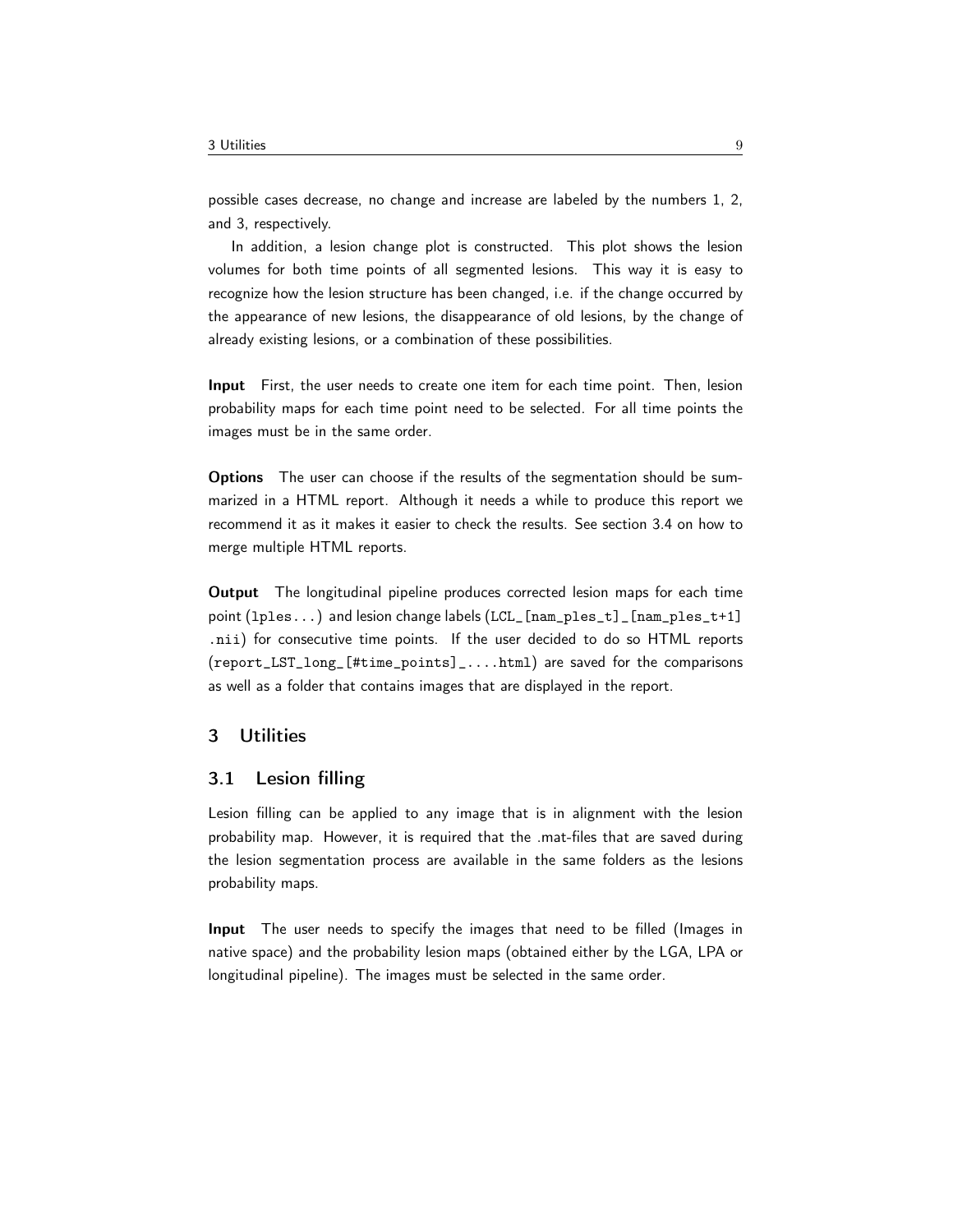Options The user can choose if the results of the filling process should be summarized in a HTML report. Although it needs a while to produce this report we recommend its usage as it makes it easier to check the results. See section [3.4](#page-10-0) on how to merge multiple HTML reports.

Output This procedure saves the filled image in native space ([image]\_filled\_lga \_[κ]\_rm[FLAIR].nii for LGA or [image]\_filled\_lpa\_m[r][FLAIR].nii for LPA). If the user decided to do so a HTML report (report\_LST\_filled\_m[r][FLAIR].html) is saved as well as a folder that contains images that are displayed in the report.

# <span id="page-9-0"></span>3.2 Extract values of interest

This routine offers the possibility to extract some values that may be of interest. At this point in time this includes the total lesion volume (in ml) and the number of lesions.

Input As input images this function requires the lesion probability maps obtained either by LGA, LPA, or the longitudinal pipeline.

Options The threshold for the computation of binary lesion maps must be specified. This must be a value between 0 and 1.

Output Extracted values are saved in a CSV file (LST\_tlv\_[binthresh]\_[date]\_ [time].csv) in MATLAB's current directory.

# <span id="page-9-1"></span>3.3 Create binary lesion maps

Binary lesion maps can be created using this utility.

Input Lesion probability maps need to be specified by the user.

Options The threshold for the computation of binary lesion maps must be specified. This must be a value between 0 and 1.

Output This function saves the binary lesion map (bles\_[binthresh]\_... for LGA and LPA, and or lbles\_[binthresh]\_... for the longitudinal pipeline).